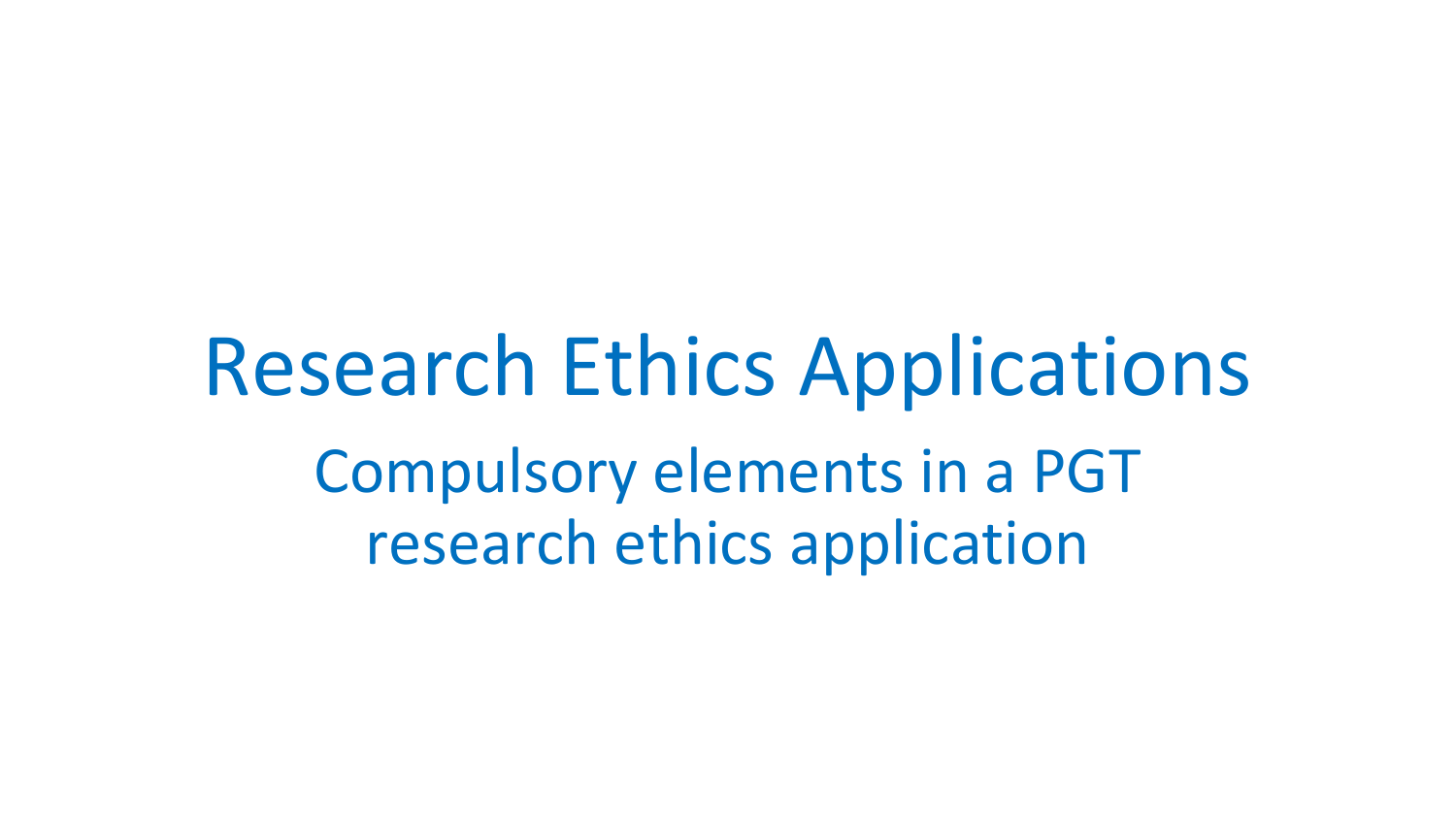### The basics

- Provide an overview of the essential information
- •Update on policy and legal requirements
- Basics for good practice
- •Where to go for further information and training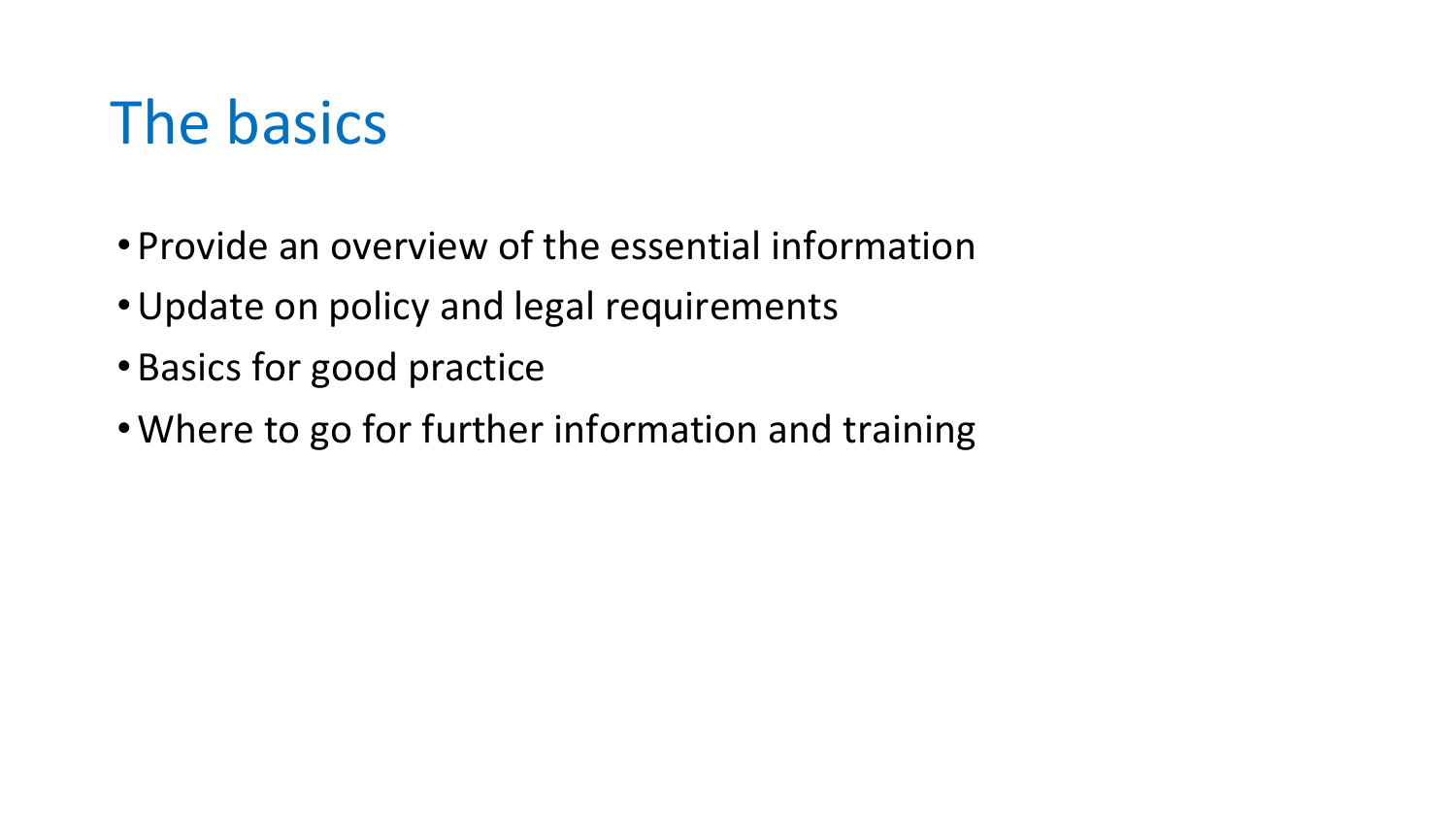## An ethics application should include

- •A detailed, practical overview of how the research will be conducted including:
- Lay overview of project
- •Who the participants are
- •How they will be approached and recruited
- •Anticipated harms (must think broadly): student and participant
- •Appropriate data security and GDPR
- •All documentation which meets the University's expectations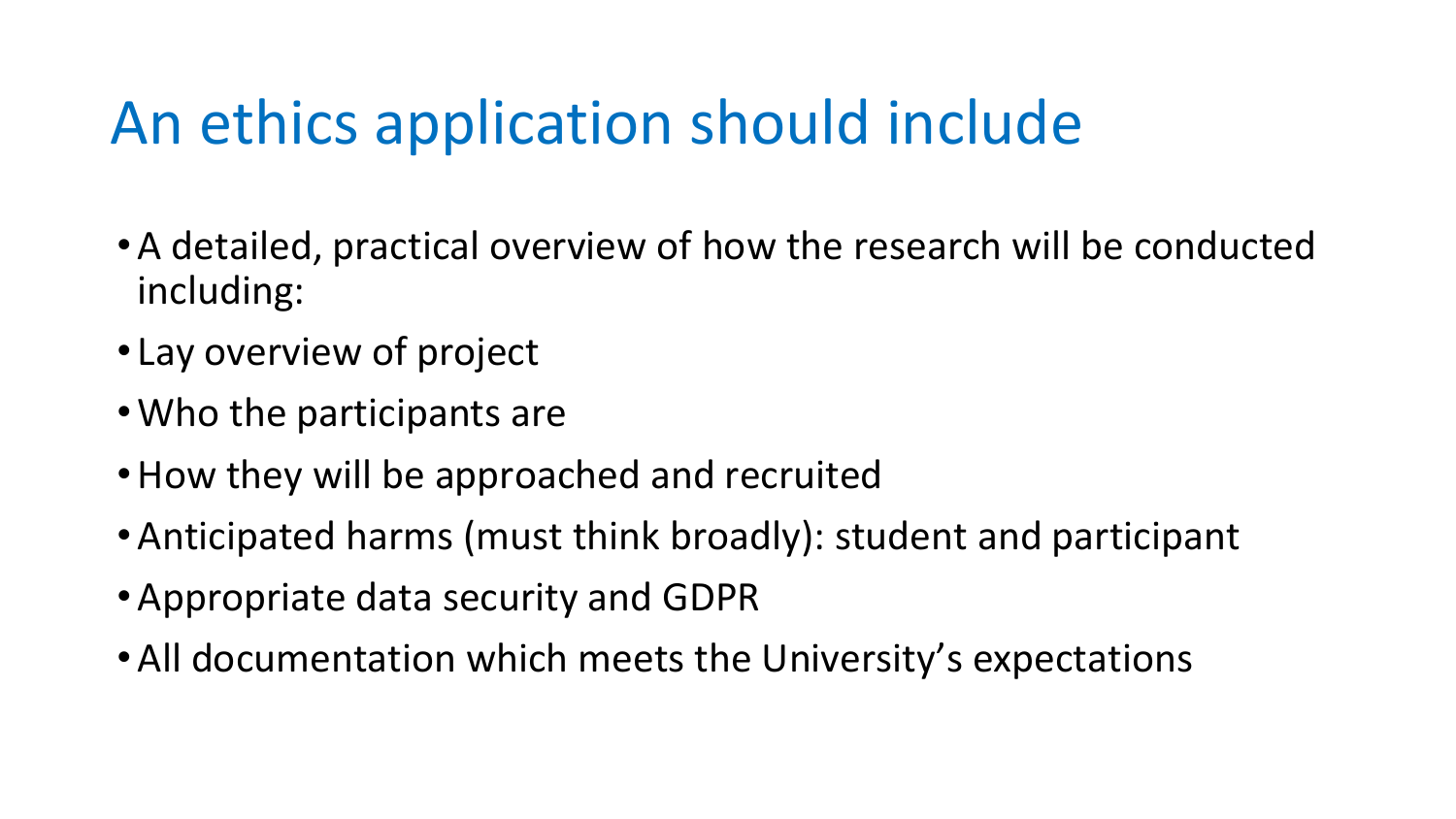### Risk

- There are seldom no risks involved in research:
- Consider: privacy (even with secondary data online application)
- •Distress (psychological and safe guarding)
- Safety of the student:
- •A lone worker policy must be implemented for students collecting data
- High risk ethics applications must be discussed with the ethics committee: Scharr-rec@Sheffield.ac.uk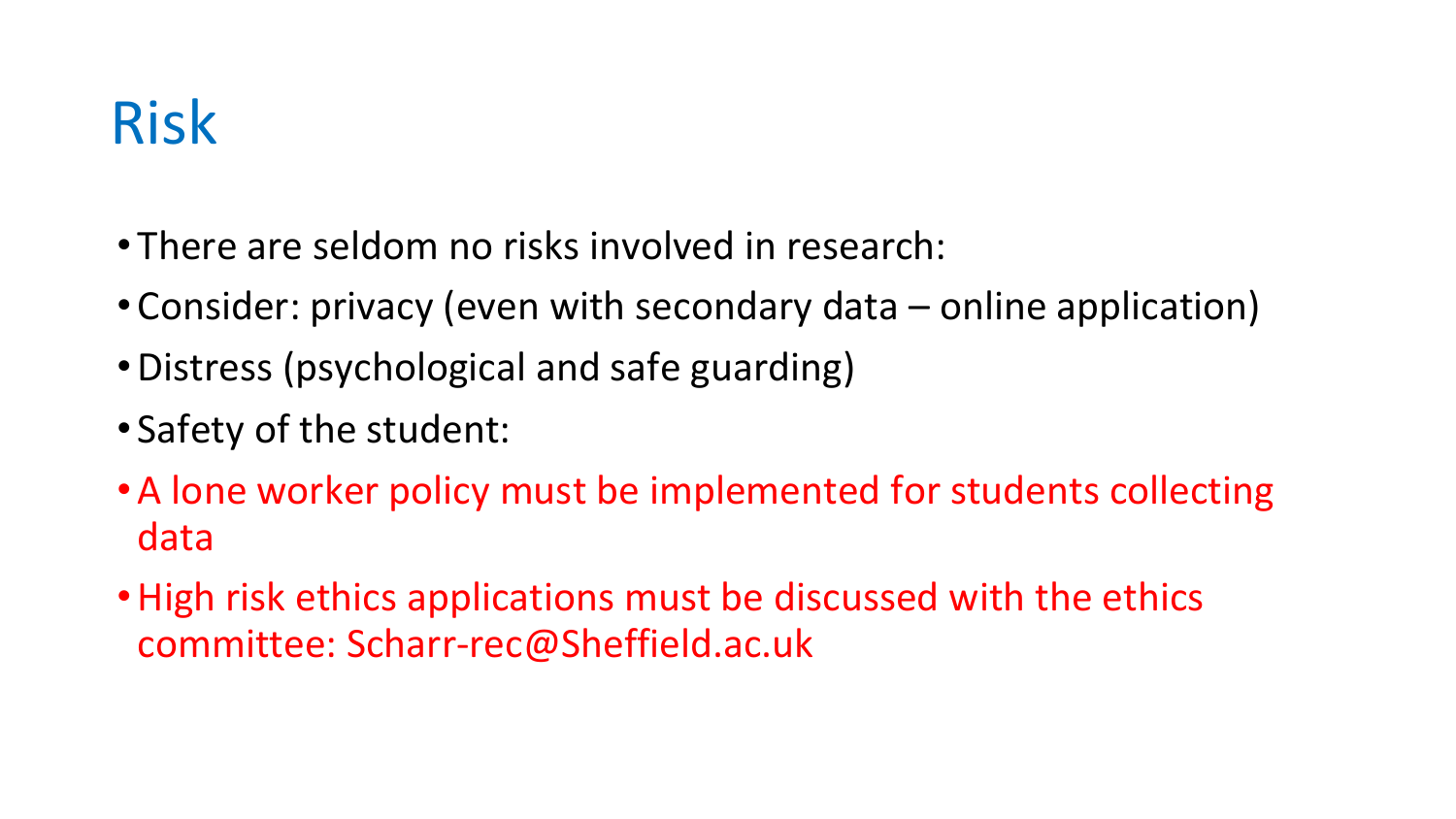### Data security and GDPR

You must inform your participants of the following...

- The **legal basis** for processing their data.
- Who the **Data Controller** is.
- Their right to contact the Data Protection Officer and Information Commission Office to **complain** regarding the use of their data.
- Detailed information on how their data will be used including:
	- who will have **access** to the data
	- where will it be **stored**
	- when will it be **destroyed**.

*The above information should be included in the online ethics application form and the participant information sheet.*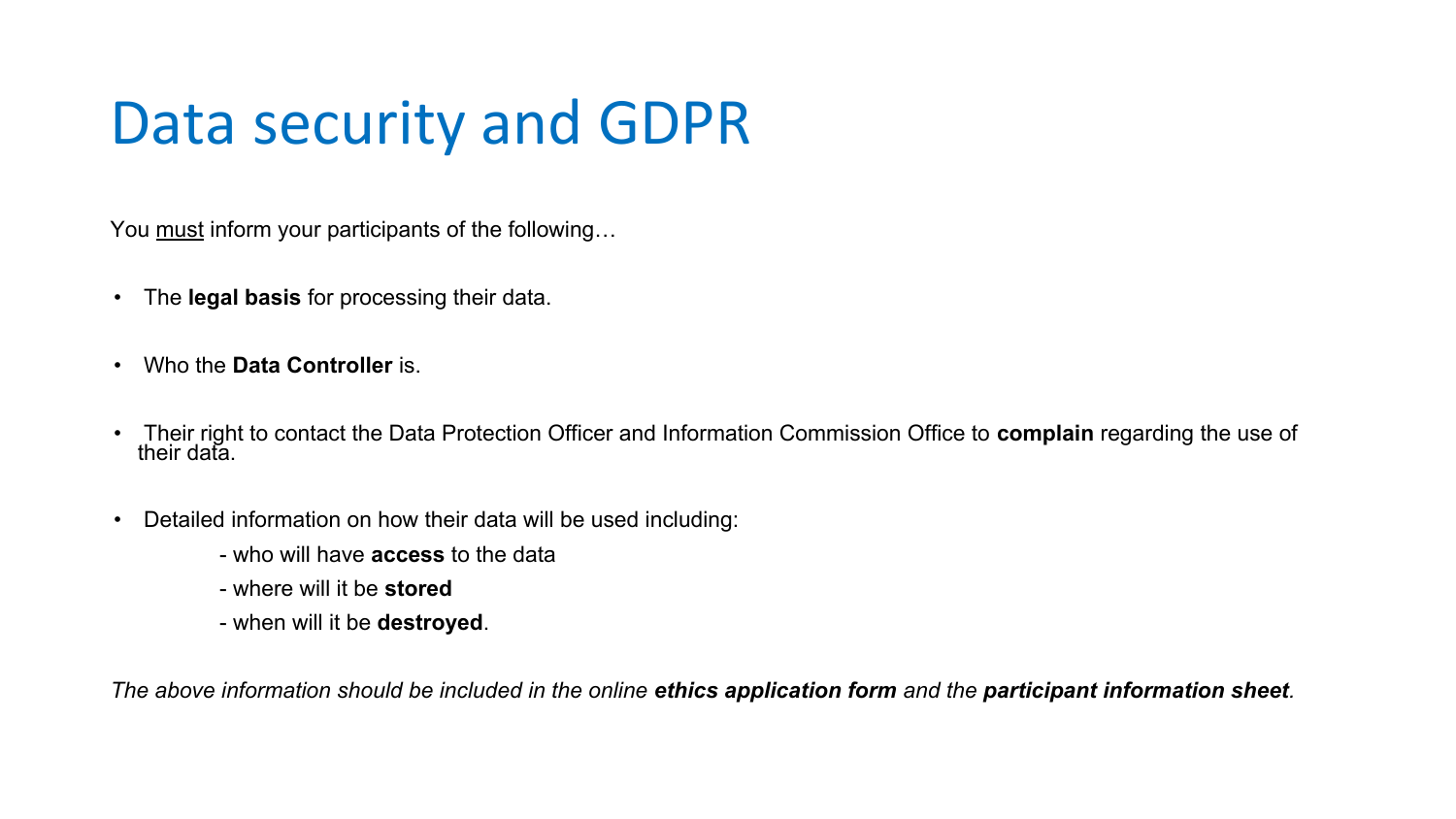#### Legal requirement

- There is a 4% turnover fine for non-compliance.
- •Will the data be **identifiable, anonymised or pseudonymised** and at which points in the research process will it take these forms.
- •Who will have **access** to the data state that members of the research team will have access and explain any collaborators who may have access.
- Where will the data be **stored** in an access restricted folder in the University's Shared Networked Filestore.
- When will the data be **destroyed** the data should be destroyed as soon as it is no longer required for the research.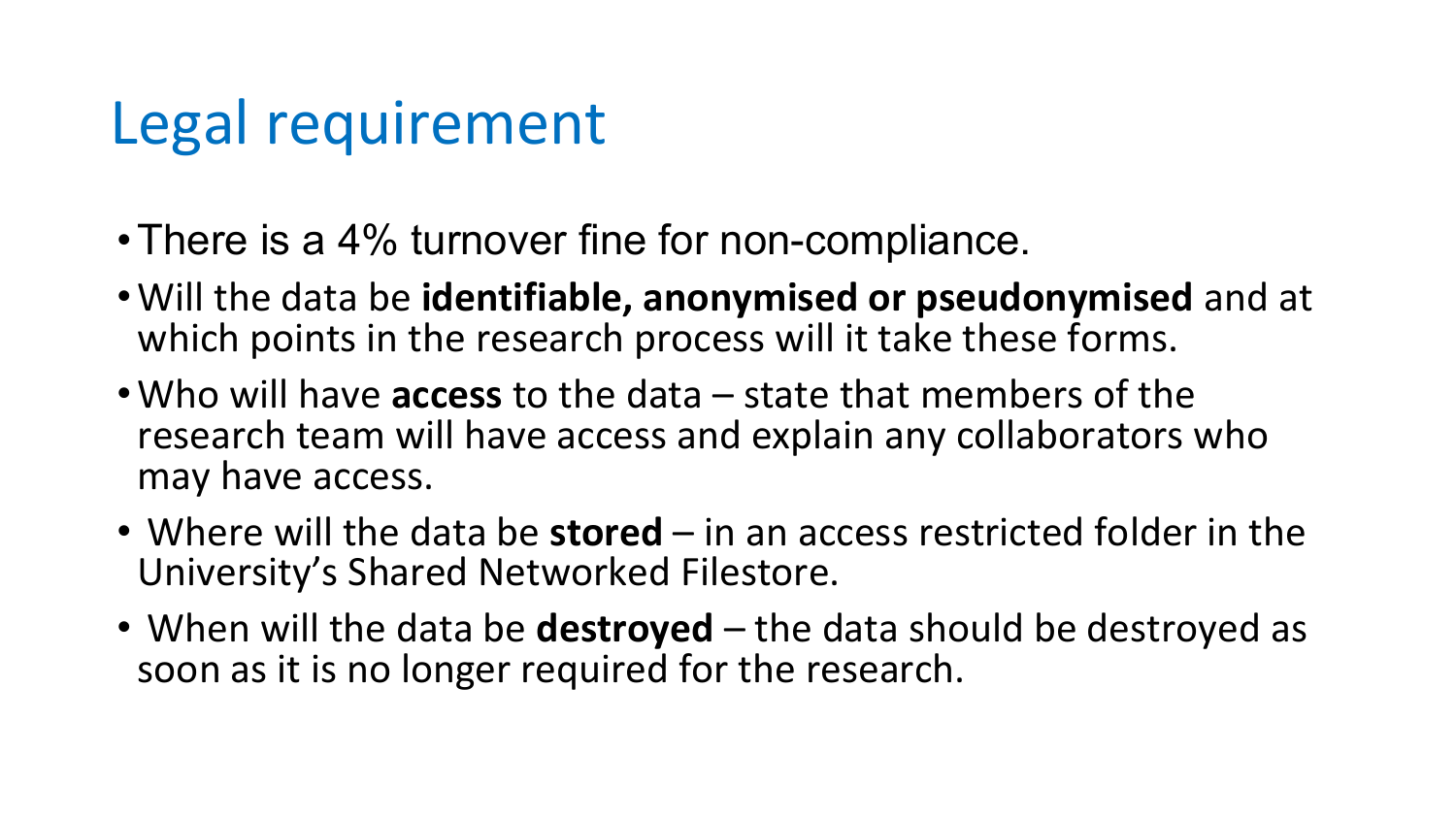# Key Messages

- •Use the **information sheet and consent form templates** on the ScHARR ethics webpages.
- **• Consider the future uses of data** from the outset, consent must be given to contact the participant in the future, publish, use data in future research and be shared with others.
- **•Anonymise or pseudoymise** the data as quickly as possible.
- •As Supervisors, ensure your **students ethics applications** adhere to GDPR regulations.

https://www.sheffield.ac.uk/scharr/research/ethicsgovernance